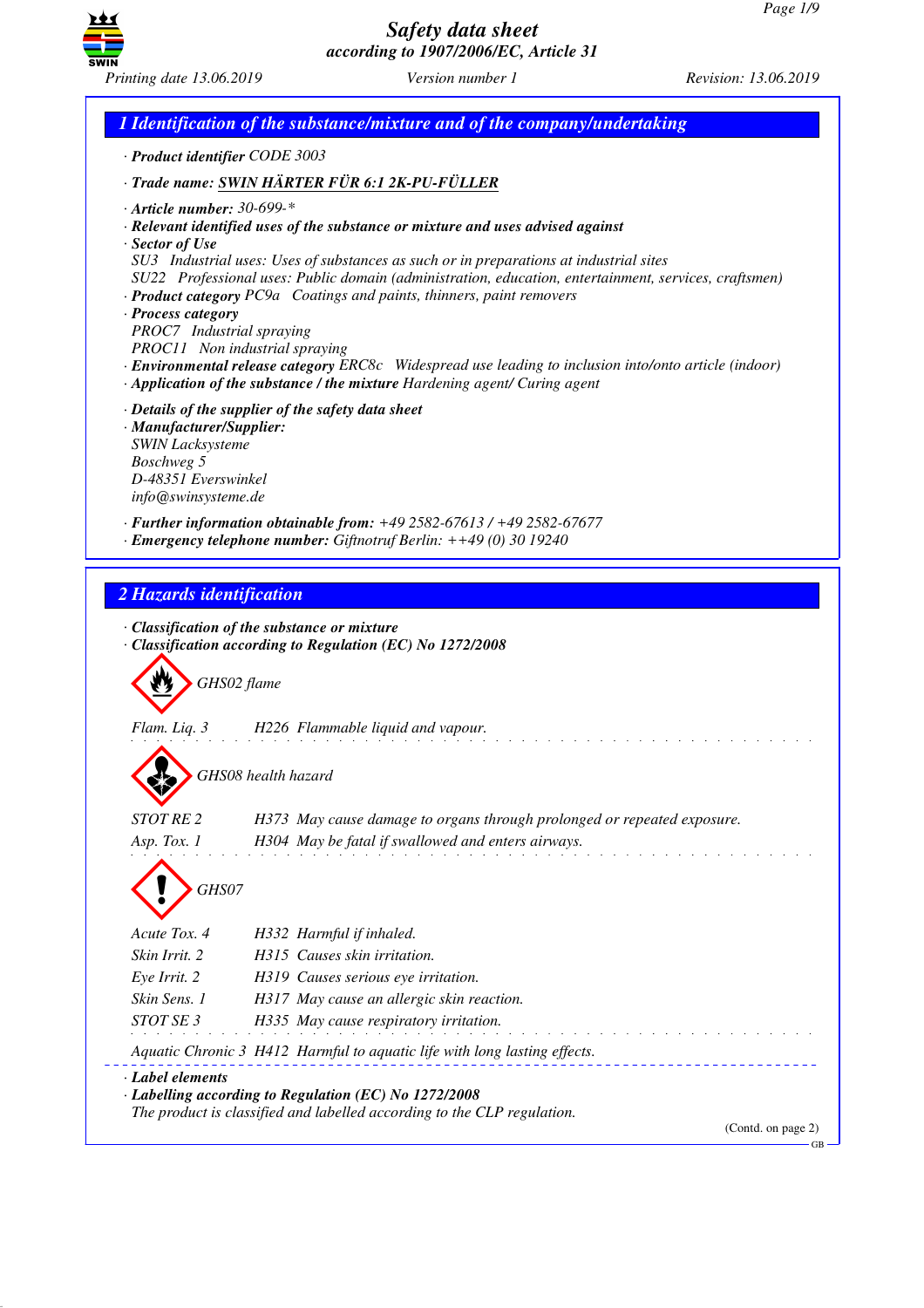GB



*Safety data sheet according to 1907/2006/EC, Article 31*

# *Trade name: SWIN HÄRTER FÜR 6:1 2K-PU-FÜLLER*

| · Hazard pictograms        | (Contd. of page 1)                                                                                                                                 |
|----------------------------|----------------------------------------------------------------------------------------------------------------------------------------------------|
|                            |                                                                                                                                                    |
|                            |                                                                                                                                                    |
| GHS02                      | GHS07<br>GHS <sub>08</sub>                                                                                                                         |
| · Signal word Danger       |                                                                                                                                                    |
|                            | · Hazard-determining components of labelling:                                                                                                      |
|                            | Hexamethylen-1,6-diisocyanat Homopolymer                                                                                                           |
| xylene                     |                                                                                                                                                    |
|                            | Solvent naphtha (petroleum), light arom.                                                                                                           |
|                            | 4-isocyanatosulphonyltoluene                                                                                                                       |
| · Hazard statements        |                                                                                                                                                    |
|                            | H226 Flammable liquid and vapour.                                                                                                                  |
| H332 Harmful if inhaled.   | H315 Causes skin irritation.                                                                                                                       |
|                            |                                                                                                                                                    |
|                            | H319 Causes serious eye irritation.<br>H317 May cause an allergic skin reaction.                                                                   |
|                            | H335 May cause respiratory irritation.                                                                                                             |
|                            | H373 May cause damage to organs through prolonged or repeated exposure.                                                                            |
|                            | H304 May be fatal if swallowed and enters airways.                                                                                                 |
|                            | H412 Harmful to aquatic life with long lasting effects.                                                                                            |
| · Precautionary statements |                                                                                                                                                    |
| P <sub>260</sub>           | Do not breathe mist/vapours/spray.                                                                                                                 |
| <i>P271</i>                | Use only outdoors or in a well-ventilated area.                                                                                                    |
| P <sub>280</sub>           | Wear protective gloves/protective clothing/eye protection/face protection.                                                                         |
|                            | P305+P351+P338 IF IN EYES: Rinse cautiously with water for several minutes. Remove contact lenses, if<br>present and easy to do. Continue rinsing. |
| <i>P501</i>                | Dispose of contents/container in accordance with local/regional/national/international<br>regulations.                                             |
| $\cdot$ Other hazards -    |                                                                                                                                                    |
|                            | · Results of PBT and vPvB assessment                                                                                                               |

- *· PBT: Not applicable.*
- *· vPvB: Not applicable.*

# *3 Composition/information on ingredients*

*· Chemical characterisation: Mixtures*

*· Description: Mixture of substances listed below with nonhazardous additions.*

| · Dangerous components:        |                                                                                                |                    |
|--------------------------------|------------------------------------------------------------------------------------------------|--------------------|
| $CAS: 28182-81-2$              | Hexamethylen-1,6-diisocyanat Homopolymer                                                       | 50-100%            |
|                                | Reg.nr.: 01-2119485796-17-XXXX \(\) Acute Tox. 4, H332; Skin Sens. 1, H317; STOT SE 3,<br>H335 |                    |
| CAS: 1330-20-7                 | xylene                                                                                         | $10 - 25%$         |
| EINECS: 215-535-7              | $\circledast$ Flam. Liq. 3, H226; $\circledast$ STOT RE 2, H373; Asp. Tox. 1,                  |                    |
|                                | Reg.nr.: 01-2119488216-32-XXXX   H304; Acute Tox. 4, H312; Acute Tox. 4, H332; Skin Irrit.     |                    |
|                                | 2, H315; Eye Irrit. 2, H319; STOT SE 3, H335                                                   |                    |
| CAS: 123-86-4                  | <i>n-butyl acetate</i>                                                                         | $10 - 25%$         |
| EINECS: 204-658-1              | $\circledcirc$ Flam. Liq. 3, H226; $\circledcirc$ STOT SE 3, H336                              |                    |
| Reg.nr.: 01-2119485493-29-XXXX |                                                                                                |                    |
| $CAS: 108-65-6$                | 2-methoxy-1-methylethyl acetate                                                                | $2.5 - 10\%$       |
| EINECS: 203-603-9              | $\otimes$ Flam. Liq. 3, H226                                                                   |                    |
| Reg.nr.: 01-2119475791-29-XXXX |                                                                                                |                    |
|                                |                                                                                                | (Contd. on page 3) |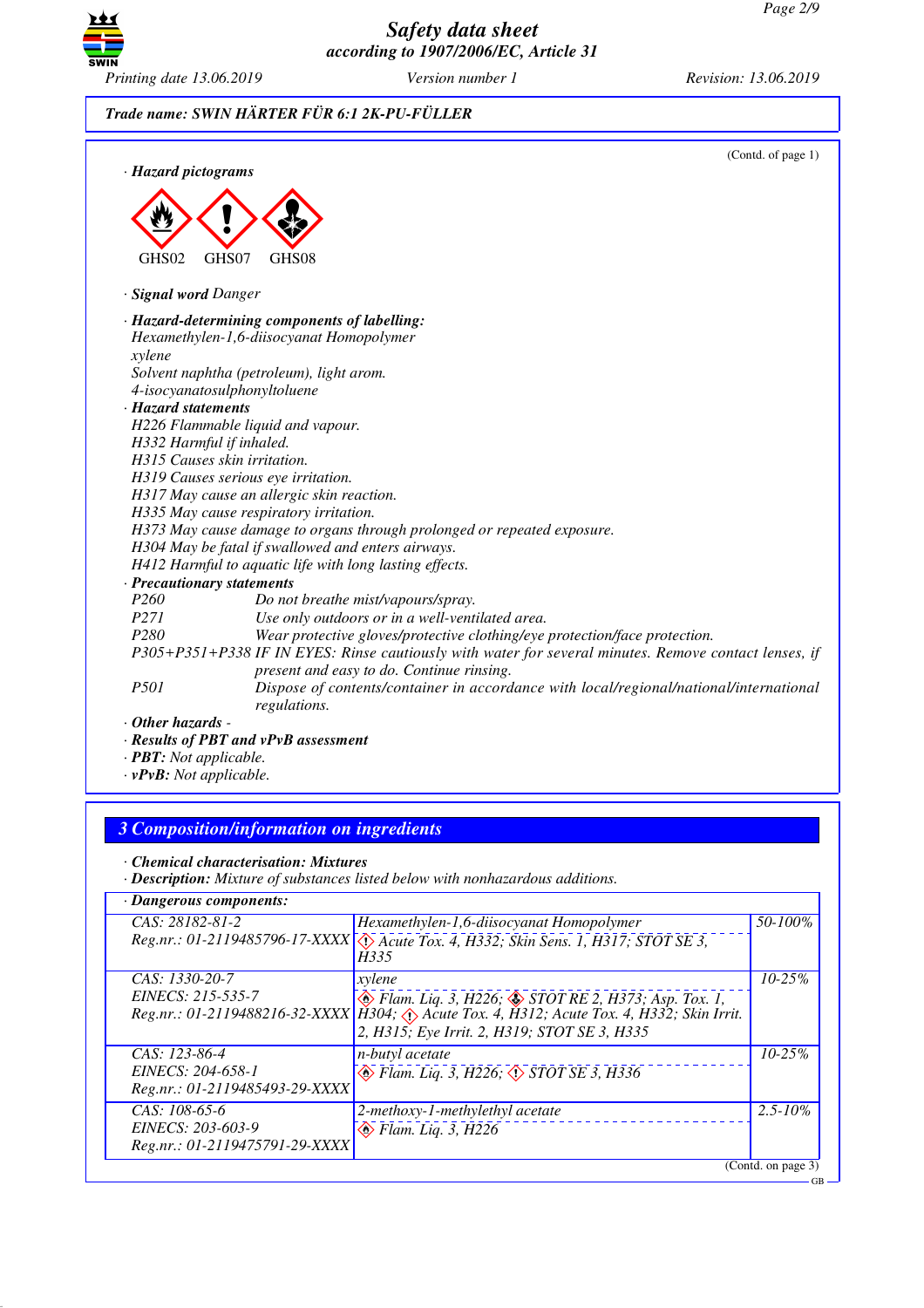

## *Trade name: SWIN HÄRTER FÜR 6:1 2K-PU-FÜLLER*

|                                                                |                                                                                                         | (Contd. of page 2) |
|----------------------------------------------------------------|---------------------------------------------------------------------------------------------------------|--------------------|
| $CAS: 64742-95-6$                                              | Solvent naphtha (petroleum), light arom.                                                                | $2.5 - 10\%$       |
| EINECS: 265-199-0                                              | $\leftrightarrow$ Asp. Tox. 1, H304; $\leftrightarrow$ Aquatic Chronic 2, H411; $\leftrightarrow$ Acute |                    |
| Reg.nr.: 01-2119486773-24-XXXX   Tox. 4, H332; STOT SE 3, H335 |                                                                                                         |                    |
| $CAS: 4083-64-1$                                               | $4-isocyan atosulphonyltoluene$                                                                         | $\leq$ 5%          |
| EINECS: 223-810-8                                              | $\otimes$ Resp. Sens. 1, H334; $\otimes$ Skin Irrit. 2, H315; Eye Irrit. 2,                             |                    |
| Reg.nr.: 01-2119980050-47-XXXX   H319; STOT SE 3, H335         |                                                                                                         |                    |

*· Additional information: For the wording of the listed hazard phrases refer to section 16.*

## *4 First aid measures*

- *· Description of first aid measures*
- *· General information: Personal protection for the First Aider.*
- *· After inhalation:*
- *Supply fresh air.*
- *Seek medical treatment in case of complaints.*
- *· After skin contact:*
- *Immediately wash with water and soap and rinse thoroughly.*
- *If skin irritation continues, consult a doctor.*
- *· After eye contact: Rinse opened eye for several minutes under running water.*
- *· After swallowing: Do not induce vomiting; call for medical help immediately.*
- *· Information for doctor:*
- *· Most important symptoms and effects, both acute and delayed No further relevant information available.*
- *· Indication of any immediate medical attention and special treatment needed*
- *No further relevant information available.*

#### *5 Firefighting measures*

- *· Extinguishing media*
- *· Suitable extinguishing agents:*

*CO2, powder or water spray. Fight larger fires with water spray or alcohol resistant foam.*

- *· For safety reasons unsuitable extinguishing agents: Water with full jet*
- *· Special hazards arising from the substance or mixture No further relevant information available.*
- *· Advice for firefighters*
- *· Protective equipment: Mouth respiratory protective device.*

## *6 Accidental release measures*

- *· Personal precautions, protective equipment and emergency procedures Wear protective equipment. Keep unprotected persons away. Ensure adequate ventilation*
- *· Environmental precautions: Do not allow to enter sewers/ surface or ground water.*
- *· Methods and material for containment and cleaning up: Absorb with liquid-binding material (sand, diatomite, acid binders, universal binders, sawdust). Dispose contaminated material as waste according to item 13.*
- *· Reference to other sections See Section 7 for information on safe handling. See Section 8 for information on personal protection equipment.*

## *7 Handling and storage*

- *· Handling:*
- *· Precautions for safe handling*
- *Ensure good ventilation/exhaustion at the workplace. Restrict the quantity stored at the work place.*

(Contd. on page 4)

GB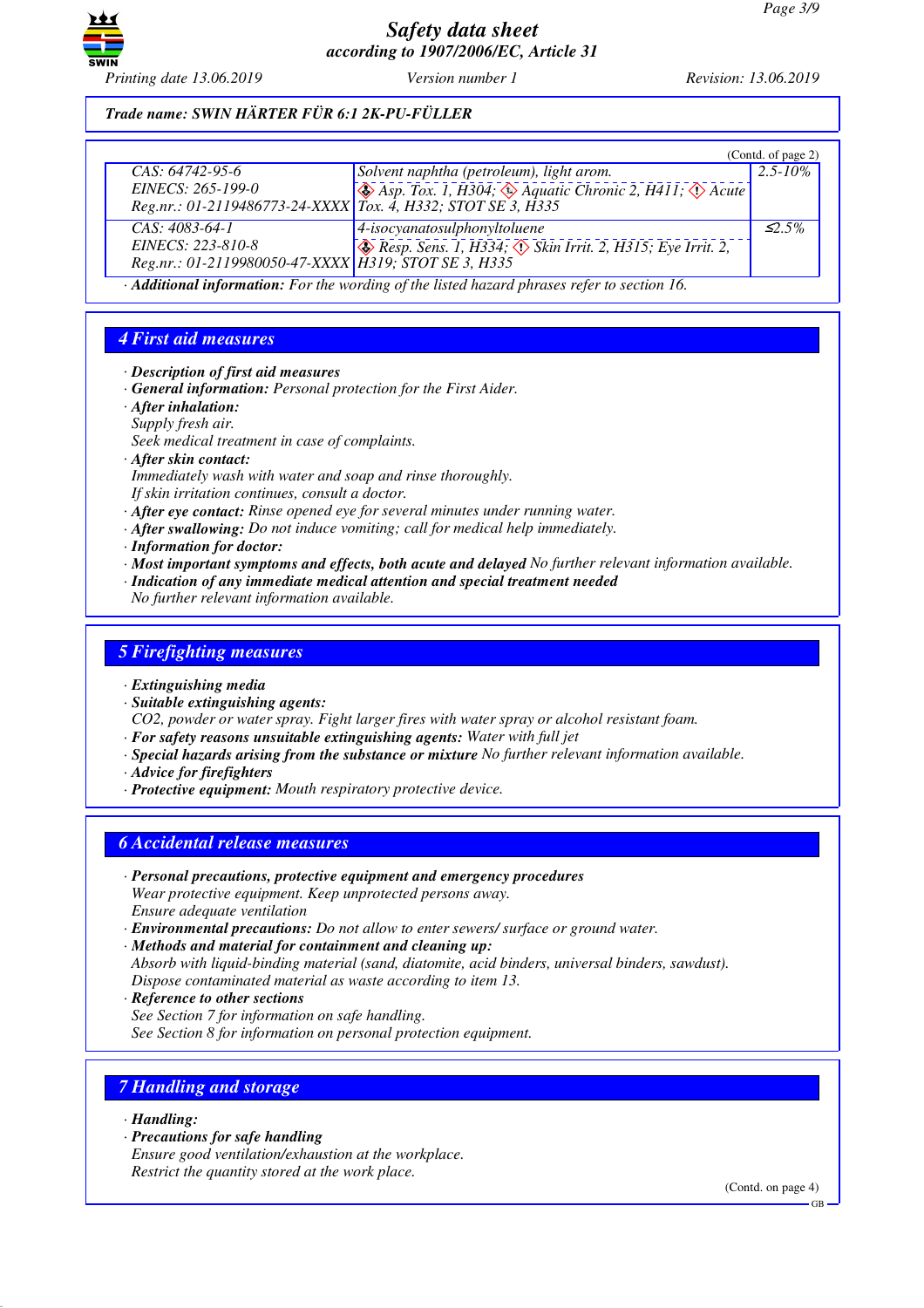

*Trade name: SWIN HÄRTER FÜR 6:1 2K-PU-FÜLLER*

|                                                                                            | TRGS 430 Isocyanate - Exposition und Überwachung beachten.<br>· Information about fire - and explosion protection:<br>Fumes can combine with air to form an explosive mixture.<br>Flammable gas-air mixtures may form in empty receptacles.<br>Keep ignition sources away - Do not smoke.<br>Use explosion-proof apparatus / fittings and spark-proof tools.<br>Protect against electrostatic charges.                                                                                         | (Contd. of page 3) |
|--------------------------------------------------------------------------------------------|------------------------------------------------------------------------------------------------------------------------------------------------------------------------------------------------------------------------------------------------------------------------------------------------------------------------------------------------------------------------------------------------------------------------------------------------------------------------------------------------|--------------------|
| · Storage:                                                                                 | $\cdot$ Conditions for safe storage, including any incompatibilities<br>· Requirements to be met by storerooms and receptacles:<br>Provide solvent resistant, sealed floor.<br>Suitable material for receptacles and pipes: steel or stainless steel.<br>· Information about storage in one common storage facility: Not required.<br>· Further information about storage conditions: Keep container tightly sealed.<br>$\cdot$ Specific end use(s) No further relevant information available. |                    |
| · Control parameters                                                                       | <b>8 Exposure controls/personal protection</b><br>$\cdot$ Additional information about design of technical facilities: No further data; see item 7.<br>· Ingredients with limit values that require monitoring at the workplace:                                                                                                                                                                                                                                                               |                    |
| 123-86-4 n-butyl acetate                                                                   |                                                                                                                                                                                                                                                                                                                                                                                                                                                                                                |                    |
|                                                                                            | WEL Short-term value: 966 mg/m <sup>3</sup> , 200 ppm<br>Long-term value: 724 mg/m <sup>3</sup> , 150 ppm                                                                                                                                                                                                                                                                                                                                                                                      |                    |
|                                                                                            | 108-65-6 2-methoxy-1-methylethyl acetate                                                                                                                                                                                                                                                                                                                                                                                                                                                       |                    |
| $S_k$                                                                                      | WEL Short-term value: 548 mg/m <sup>3</sup> , 100 ppm<br>Long-term value: 274 mg/m <sup>3</sup> , 50 ppm                                                                                                                                                                                                                                                                                                                                                                                       |                    |
|                                                                                            | 4083-64-1 4-isocyanatosulphonyltoluene                                                                                                                                                                                                                                                                                                                                                                                                                                                         |                    |
| Sen; as -NCO                                                                               | WEL Short-term value: $0.07$ mg/m <sup>3</sup><br>Long-term value: $0.02$ mg/m <sup>3</sup>                                                                                                                                                                                                                                                                                                                                                                                                    |                    |
| $\cdot$ Exposure controls<br>· Personal protective equipment:<br>· Respiratory protection: | · Additional information: The lists valid during the making were used as basis.<br>· General protective and hygienic measures:<br>Keep away from foodstuffs, beverages and feed.<br>Immediately remove all soiled and contaminated clothing<br>Wash hands before breaks and at the end of work.<br>Do not inhale gases / fumes / aerosols.<br>Avoid contact with the eyes and skin.                                                                                                            |                    |

*Use suitable respiratory protective device in case of insufficient ventilation.*

*In case of brief exposure or low pollution use respiratory filter device. In case of intensive or longer exposure use self-contained respiratory protective device. Filter A2/P2*

*· Protection of hands:*

*Only use chemical-protective gloves with CE-labelling of category III.*



\_S*Protective gloves*

*Preventive skin protection by use of skin-protecting agents is recommended.*

(Contd. on page 5)

GB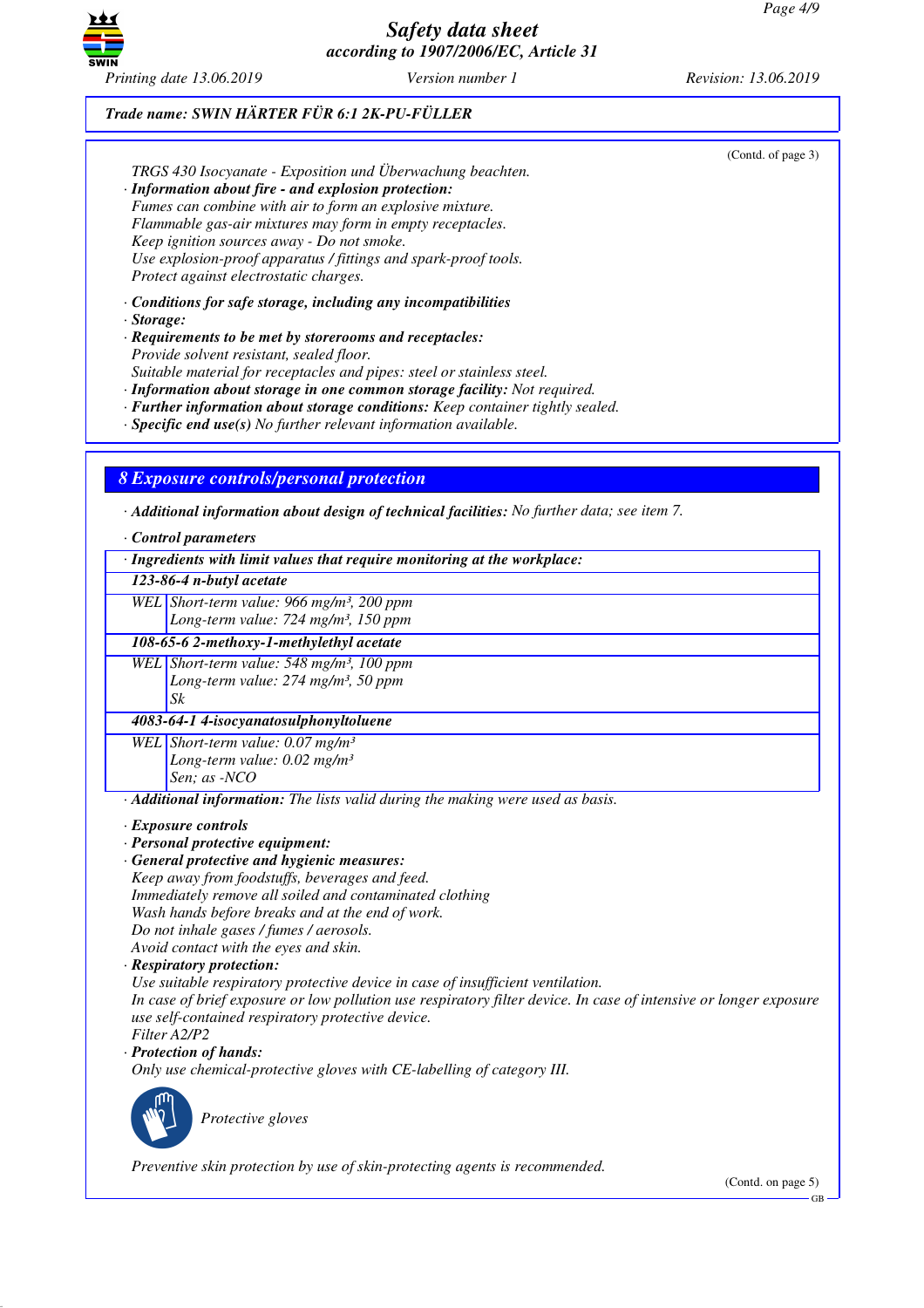

#### *Trade name: SWIN HÄRTER FÜR 6:1 2K-PU-FÜLLER*

*· Material of gloves*

(Contd. of page 4)

GB

*The selection of the suitable gloves does not only depend on the material, but also on further marks of quality and varies from manufacturer to manufacturer. As the product is a preparation of several substances, the resistance of the glove material can not be exactly calculated in advance and has therefore to be checked prior to the application.*

*As protection from splashes gloves made of the following materials are suitable:*

*Nitrile rubber (Ansell Sol-Vex®)*

*Recommended thickness of the material:* ≥ *0.4 mm*

- *· Penetration time of glove material*
- *Value for the permeation: Level*  $\leq$  *I*

*The exact break through time has to be found out by the manufacturer of the protective gloves and has to be observed.*

- *· For the permanent contact => 480 minutes gloves made of the following materials are suitable: HPPE-laminatet film (Ansell Barrier®)*
- *· Eye protection:*



\_R*Tightly sealed goggles*

#### *· Body protection:*

*Protective clothing, anti-static (TYVEK® CLASSIC PLUS) Safety shoes/boots, antstatic*

| 9 Physical and chemical properties                                                                        |                                                                                                 |  |
|-----------------------------------------------------------------------------------------------------------|-------------------------------------------------------------------------------------------------|--|
| · Information on basic physical and chemical properties<br><b>General Information</b>                     |                                                                                                 |  |
| $\cdot$ Appearance:<br>Form:                                                                              | Fluid                                                                                           |  |
| Colour:                                                                                                   | Colourless                                                                                      |  |
| $\cdot$ Odour:                                                                                            | Aromatic                                                                                        |  |
| · Odour threshold:                                                                                        | Not determined.                                                                                 |  |
| $\cdot$ pH-value                                                                                          | Not applicable.                                                                                 |  |
| Change in condition<br>Melting point/freezing point:<br>Initial boiling point and boiling range: $124 °C$ | Undetermined.                                                                                   |  |
| · Flash point:                                                                                            | $23 - 60$ °C                                                                                    |  |
| · Flammability (solid, gas):                                                                              | Not applicable.                                                                                 |  |
| · Ignition temperature:                                                                                   | $315\text{ °C}$                                                                                 |  |
| · Decomposition temperature:                                                                              | Not determined.                                                                                 |  |
| · Auto-ignition temperature:                                                                              | <i>Product is not selfigniting.</i>                                                             |  |
| $\cdot$ Explosive properties:                                                                             | Product is not explosive. However, formation of explosive air/<br>vapour mixtures are possible. |  |
| · Explosion limits:                                                                                       |                                                                                                 |  |
| Lower:                                                                                                    | $1.1$ Vol %                                                                                     |  |
| <b>Upper:</b>                                                                                             | 10.8 Vol %                                                                                      |  |
| $\cdot$ Vapour pressure at 20 °C:                                                                         | $10.7$ hPa                                                                                      |  |
| $\cdot$ Density                                                                                           | $1.00 - 1.05$ g/ml                                                                              |  |
| · Relative density                                                                                        | Not determined.                                                                                 |  |
| · Vapour density                                                                                          | Not determined.                                                                                 |  |
|                                                                                                           | (Contd. on page 6)                                                                              |  |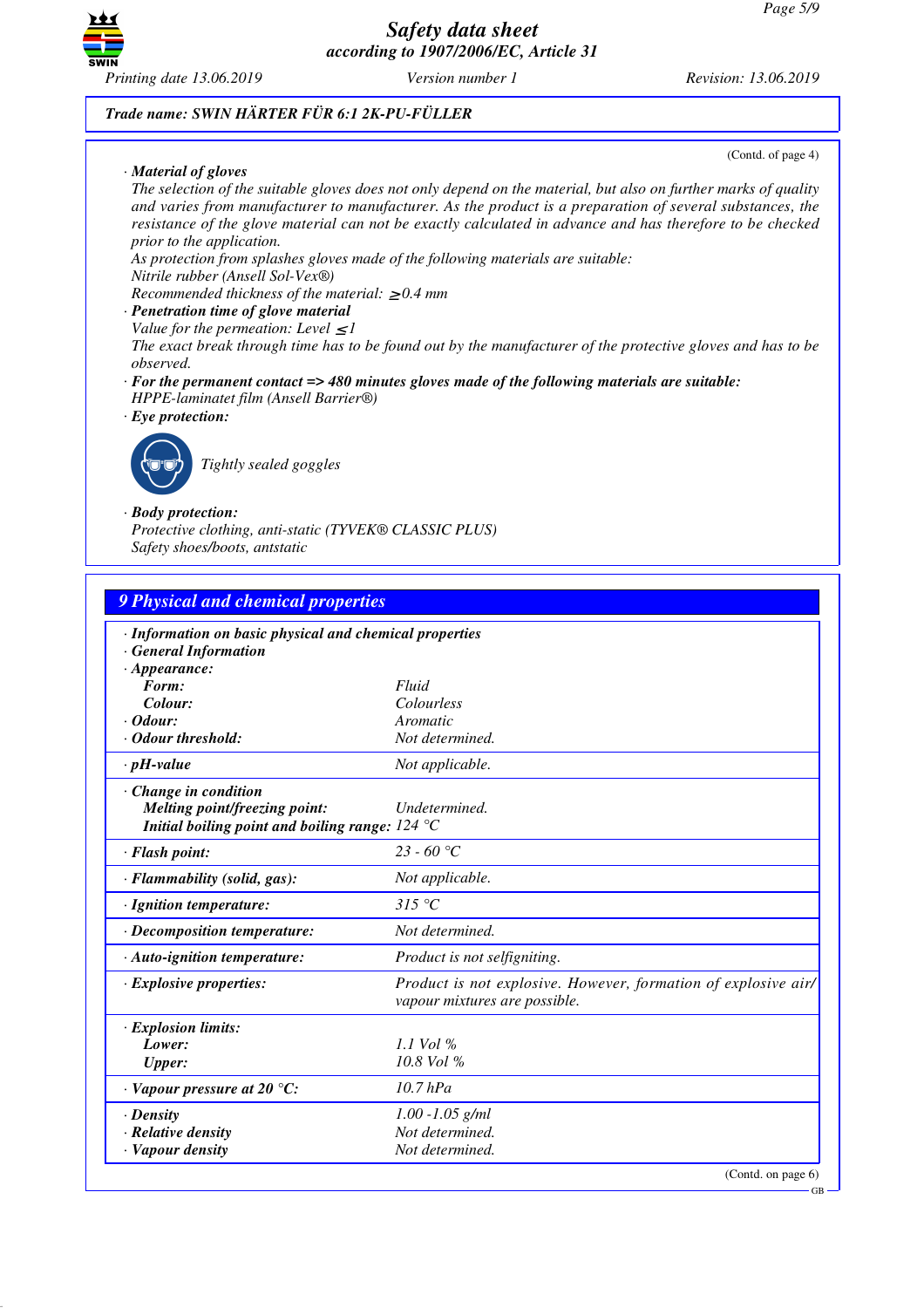

## *Trade name: SWIN HÄRTER FÜR 6:1 2K-PU-FÜLLER*

|                                                                                              | (Contd. of page 5)                                                               |
|----------------------------------------------------------------------------------------------|----------------------------------------------------------------------------------|
| $\cdot$ Evaporation rate                                                                     | Not determined.                                                                  |
| · Solubility in / Miscibility with<br>water:                                                 | Not miscible or difficult to mix.                                                |
| · Partition coefficient: n-octanol/water:                                                    | Not determined.                                                                  |
| $\cdot$ Viscosity:<br>Dynamic:<br>Kinematic at 20 $^{\circ}$ C:<br>$\cdot$ Other information | Not determined.<br>24 s (ISO 3 mm)<br>No further relevant information available. |

#### *10 Stability and reactivity*

*· Reactivity No further relevant information available.*

- *· Chemical stability*
- *· Thermal decomposition / conditions to be avoided: No decomposition if used according to specifications.*
- *· Possibility of hazardous reactions No dangerous reactions known.*
- *· Conditions to avoid No further relevant information available.*
- *· Incompatible materials: No further relevant information available.*
- *· Hazardous decomposition products: No dangerous decomposition products known.*

## *11 Toxicological information*

- *· Information on toxicological effects*
- *· Acute toxicity*
- *Harmful if inhaled.*

|                                                     | <i>Harman y madreu.</i>                             |      |                                           |  |
|-----------------------------------------------------|-----------------------------------------------------|------|-------------------------------------------|--|
|                                                     | $\cdot$ LD/LC50 values relevant for classification: |      |                                           |  |
|                                                     | 1330-20-7 xylene                                    |      |                                           |  |
|                                                     | Oral                                                | LD50 | $4,300$ mg/kg (rat)                       |  |
|                                                     | Dermal                                              | LD50 | $2,000$ mg/kg (rabbit)                    |  |
| 64742-95-6 Solvent naphtha (petroleum), light arom. |                                                     |      |                                           |  |
|                                                     | Oral                                                | LD50 | $>6,800$ mg/kg (rat)                      |  |
|                                                     | Dermal                                              | LD50 | $>3,400$ mg/kg (rab)                      |  |
|                                                     |                                                     |      | Inhalative $ LCS0/4 h  > 10.2$ mg/l (rat) |  |

#### *· Primary irritant effect:*

- *· Skin corrosion/irritation*
- *Causes skin irritation.*
- *· Serious eye damage/irritation*
- *Causes serious eye irritation.*
- *· Respiratory or skin sensitisation*
- *Persons already sensitised to may develop allergic reactions when using this product.*
- *Persons suffering from asthma, eczema or skin problems should avoid contact with this product. May cause an allergic skin reaction.*
- *· CMR effects (carcinogenity, mutagenicity and toxicity for reproduction)*
- *· Germ cell mutagenicity Based on available data, the classification criteria are not met.*
- *· Carcinogenicity Based on available data, the classification criteria are not met.*
- *· Reproductive toxicity Based on available data, the classification criteria are not met.*
- *· STOT-single exposure*
- *May cause respiratory irritation.*
- *· STOT-repeated exposure*

*May cause damage to organs through prolonged or repeated exposure.*

(Contd. on page 7)

 $\overline{G}R$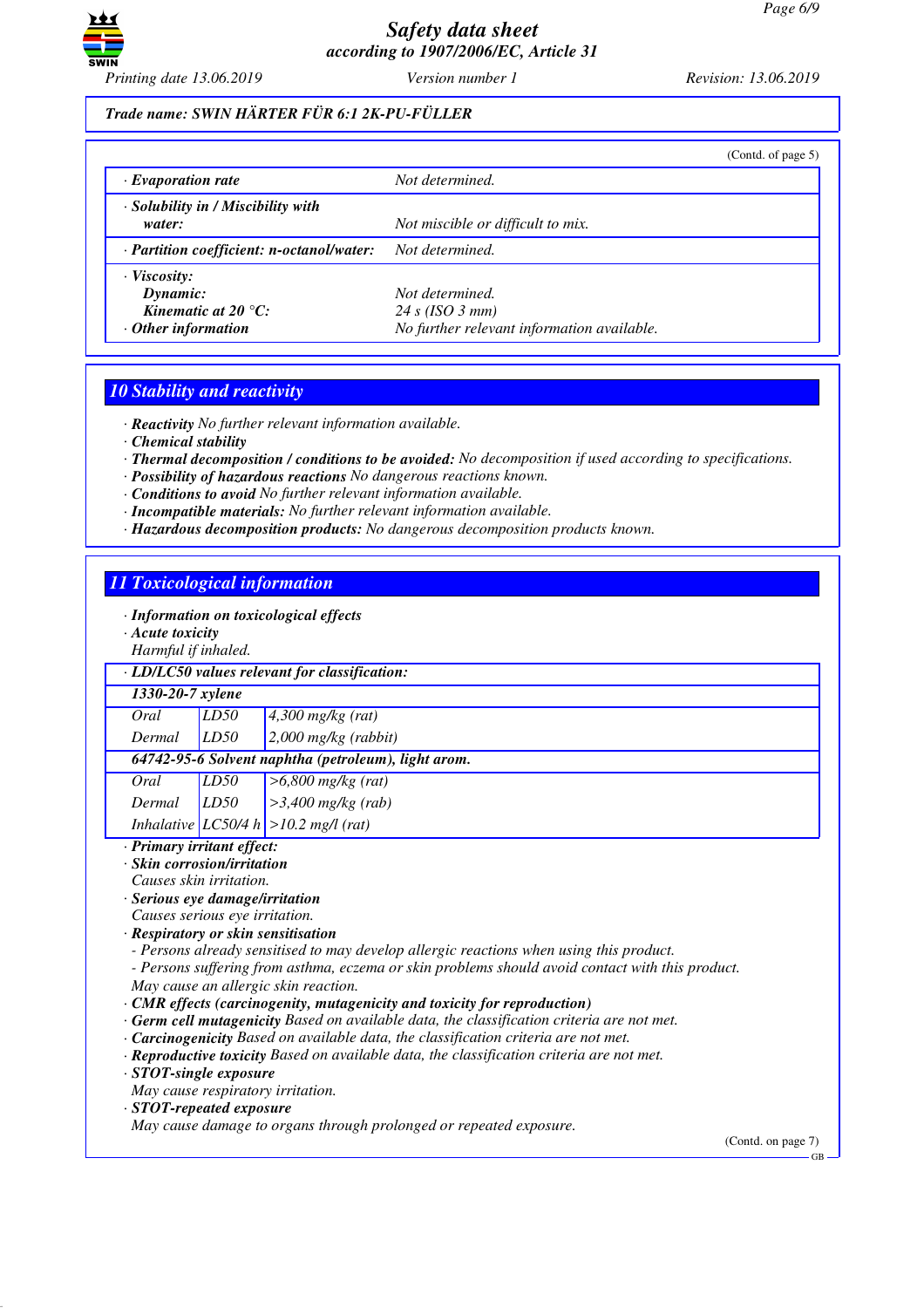

*Trade name: SWIN HÄRTER FÜR 6:1 2K-PU-FÜLLER*

*· Aspiration hazard*

*May be fatal if swallowed and enters airways.*

## *12 Ecological information*

- *· Toxicity*
- *· Aquatic toxicity: No further relevant information available.*
- *· Persistence and degradability No further relevant information available.*
- *· Behaviour in environmental systems:*
- *· Bioaccumulative potential No further relevant information available.*
- *· Mobility in soil No further relevant information available.*
- *· Ecotoxical effects:*
- *· Remark: Harmful to fish*
- *· Additional ecological information:*
- *· General notes:*

*Water hazard class 2 (German Regulation) (Self-assessment): hazardous for water Do not allow product to reach ground water, water course or sewage system. Harmful to aquatic organisms*

- *· Results of PBT and vPvB assessment*
- *· PBT: Not applicable.*
- *· vPvB: Not applicable.*
- *· Other adverse effects No further relevant information available.*

## *13 Disposal considerations*

*· Waste treatment methods*

*· Recommendation*

*Must not be disposed together with household garbage. Do not allow product to reach sewage system.*

#### *· European waste catalogue*

*08 00 00 WASTES FROM THE MANUFACTURE, FORMULATION, SUPPLY AND USE (MFSU) OF COATINGS (PAINTS, VARNISHES AND VITREOUS ENAMELS), ADHESIVES, SEALANTS AND PRINTING INKS 08 01 00 wastes from MFSU and removal of paint and varnish*

*08 01 11\* waste paint and varnish containing organic solvents or other hazardous substances*

*· Uncleaned packaging:*

*15 00 00: WASTE PACKAGING; ABSORBENTS, WIPING CLOTHS, FILTER MATERIALS AND PROTECTIVE CLOTHING NOT OTHERWISE SPECIFIED*

- *15 01 00: packaging (including separately collected municipal packaging waste)*
- *15 01 10\*: packaging containing residues of or contaminated by dangerous substances*
- *· Recommendation: Disposal must be made according to official regulations.*

## *14 Transport information · UN-Number · ADR, IMDG, IATA UN1263 · UN proper shipping name · ADR 1263 PAINT RELATED MATERIAL · IMDG, IATA PAINT RELATED MATERIAL* (Contd. on page 8) GB

(Contd. of page 6)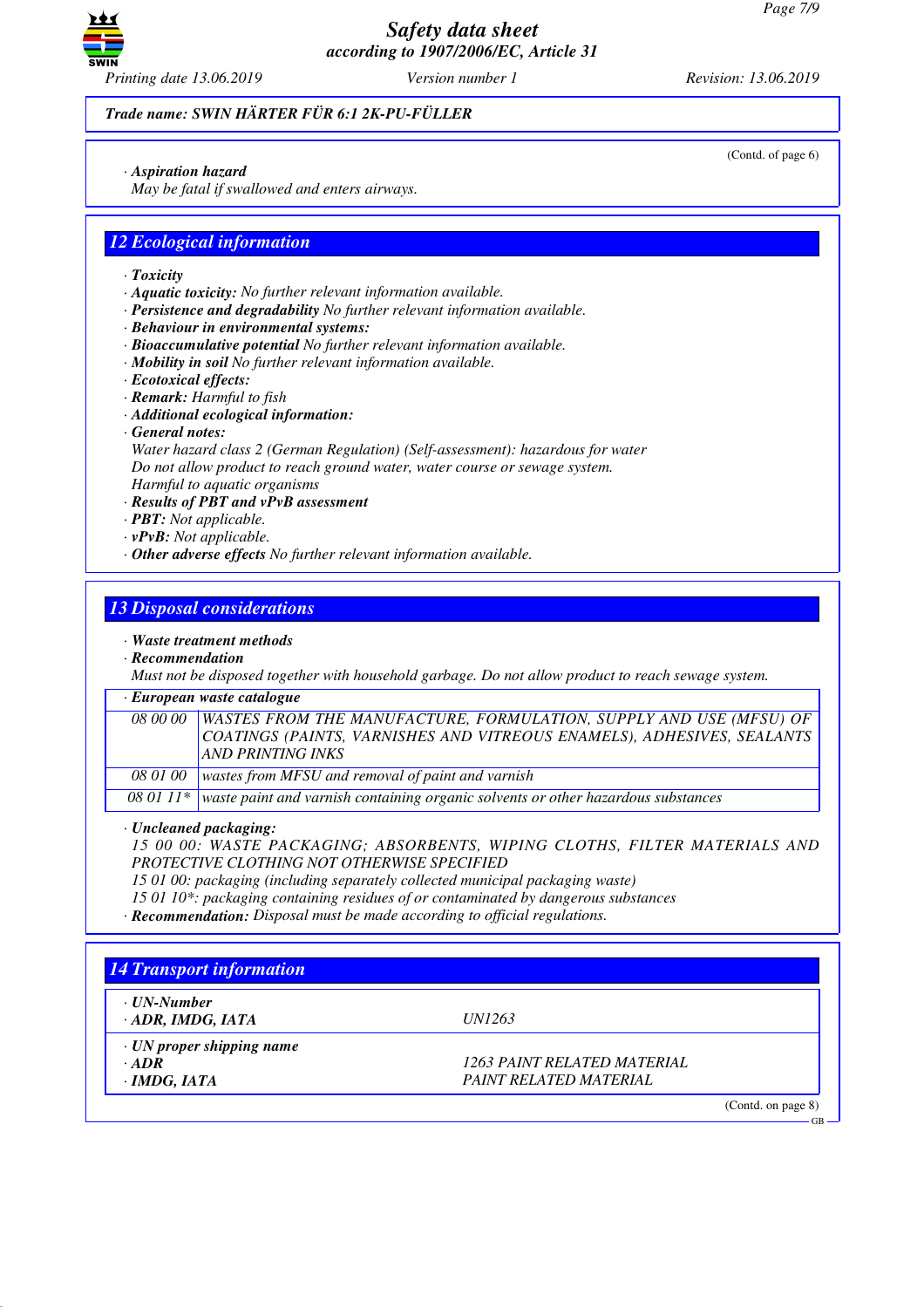

| Trade name: SWIN HÄRTER FÜR 6:1 2K-PU-FÜLLER |  |
|----------------------------------------------|--|
|                                              |  |

|                                                                                | (Contd. of page 7)                                                                                   |
|--------------------------------------------------------------------------------|------------------------------------------------------------------------------------------------------|
| · Transport hazard class(es)                                                   |                                                                                                      |
| · ADR, IMDG, IATA                                                              |                                                                                                      |
|                                                                                |                                                                                                      |
| · Class                                                                        | 3 Flammable liquids.                                                                                 |
| $\cdot$ <i>Label</i>                                                           | 3                                                                                                    |
| · Packing group<br>ADR, IMDG, IATA                                             | III                                                                                                  |
| · Environmental hazards:                                                       |                                                                                                      |
| · Marine pollutant:                                                            | N <sub>o</sub>                                                                                       |
| · Special precautions for user                                                 | Warning: Flammable liquids.                                                                          |
| · Danger code (Kemler):                                                        | 30                                                                                                   |
| · EMS Number:                                                                  | $F-E,S-E$                                                                                            |
|                                                                                |                                                                                                      |
| · Stowage Category<br>A<br>· Transport in bulk according to Annex II of Marpol |                                                                                                      |
| and the IBC Code                                                               | Not applicable.                                                                                      |
| · Transport/Additional information:                                            |                                                                                                      |
| $\cdot$ ADR                                                                    |                                                                                                      |
| $\cdot$ Limited quantities (LQ)                                                | 5L                                                                                                   |
| $\cdot$ Excepted quantities (EQ)                                               | Code: El                                                                                             |
|                                                                                | Maximum net quantity per inner packaging: 30 ml                                                      |
|                                                                                | Maximum net quantity per outer packaging: 1000 ml                                                    |
| · Transport category                                                           | 3                                                                                                    |
| · Tunnel restriction code                                                      | D/E                                                                                                  |
| · IMDG                                                                         |                                                                                                      |
| $\cdot$ Limited quantities (LQ)                                                | 5L                                                                                                   |
| $\cdot$ Excepted quantities (EQ)                                               | Code: El                                                                                             |
|                                                                                | Maximum net quantity per inner packaging: 30 ml<br>Maximum net quantity per outer packaging: 1000 ml |
| · UN "Model Regulation":                                                       | UN 1263 PAINT RELATED MATERIAL, 3, III                                                               |

## *15 Regulatory information*

*· Safety, health and environmental regulations/legislation specific for the substance or mixture*

- *· Directive 2012/18/EU*
- *· Named dangerous substances ANNEX I None of the ingredients is listed.*
- *· Seveso category P5c FLAMMABLE LIQUIDS*
- *· Qualifying quantity (tonnes) for the application of lower-tier requirements 5,000 t*
- *· Qualifying quantity (tonnes) for the application of upper-tier requirements 50,000 t*
- *· REGULATION (EC) No 1907/2006 ANNEX XVII Conditions of restriction: 3*
- *· Chemical safety assessment: A Chemical Safety Assessment has not been carried out.*

## *16 Other information*

*This information is based on our present knowledge. However, this shall not constitute a guarantee for any specific product features and shall not establish a legally valid contractual relationship.*

*· Relevant phrases*

*H226 Flammable liquid and vapour.*

(Contd. on page 9)

GB